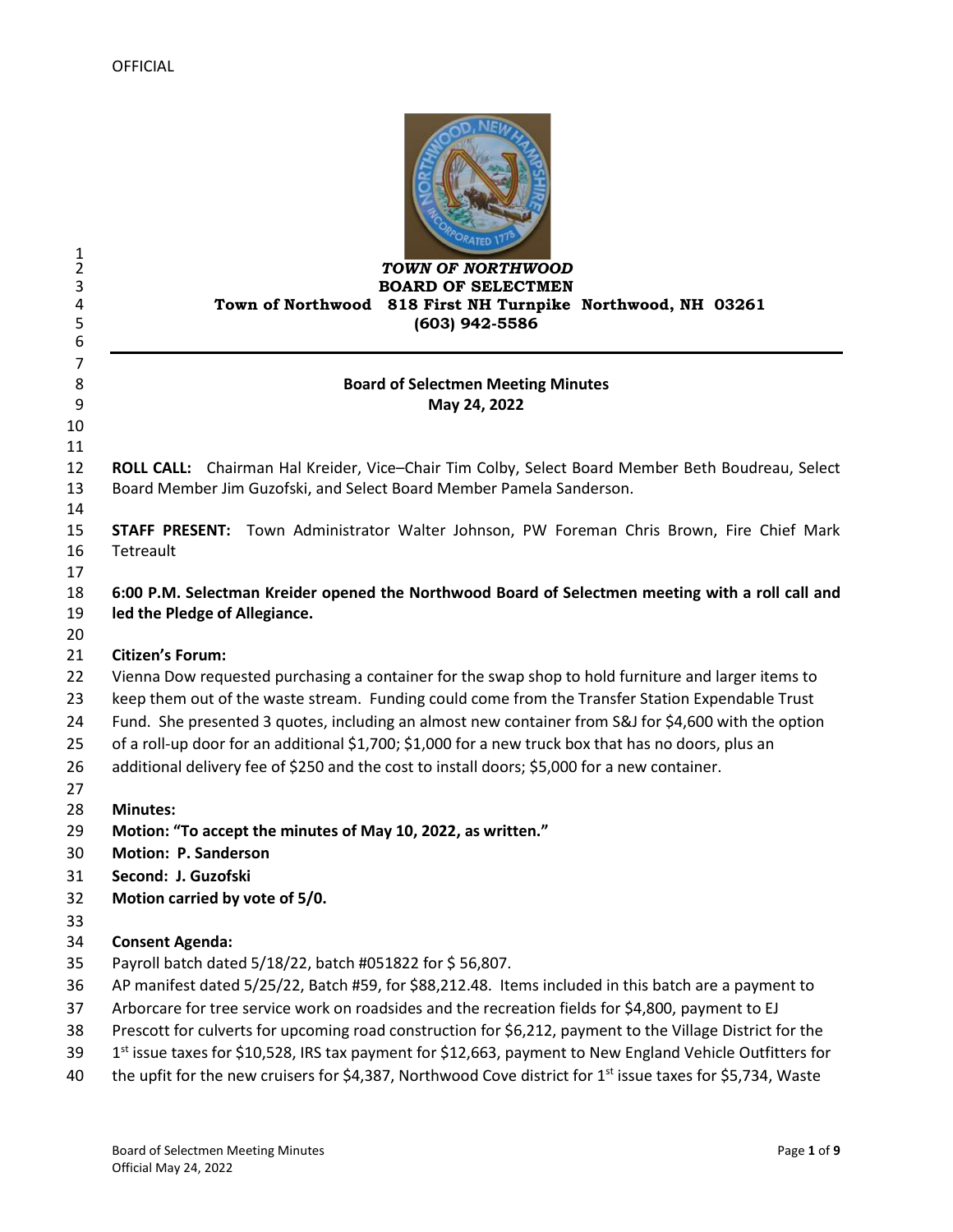- Management for \$4,942.70 for disposal of trash, Strafford Regional Planning Commission for the annual
- dues of \$5,000 and contracted planning services for \$1,502.
- 
- A veteran's exemption application for Map 215, Lot 24-1 for Anthony Brown
- An Intent to Cut for Map 219, Lot 23 for Pontacoloni
- A junkyard dealers license for Harding Metals
- A request from the Finance Department for a reimbursement of expenses from the following Trust
- Funds: Vested Benefit Fund for \$10,201.99 for pay out of accrued times for two employees, Aquatic
- Invasive Species Prevention Fund for \$5,250 for payments to Jenness Pond Shore Owners Assoc and
- Northwood Lake Watershed Assoc, Aquatic Invasive Species Treatment Fund for \$12,000 to Northwood
- 51 Lake Watershed Assoc, 250<sup>th</sup> Anniversary Fund for \$3,113.75 for coins and hats, Cable Franchise Fees
- Fund for \$6,871.69 for the annual dues to the Lakes Region Public Access Channel. The total
- reimbursement requested is \$37,437.43.
- **Motion: "To accept the Consent Agenda as presented."**
- **Motion: T. Colby**
- **Second: P. Sanderson**
- **Motion carried by vote of 5/0.**
- 

## **Town Administrator Report/Items for Board Action:**

- Staffing: We have two full-time positions open in the police department and still have 1 full-time open
- in the fire department.
- 

Tax Deeded Properties: Still working on the sale of two tax deeded properties. One is progressing well.

 The other may end up going through the eviction process. If so, this will be brought to the board for a vote at a following meeting.

DPW: TA Johnson and PW Foremen Chris Brown have been working on the highway plans and facilities

- projects. Road bid and paving quotes have been received. The Board will review and discuss them later
- tonight. Tree work has been done on Old Turnpike Road. Additional tree work is being proposed. The
- tree work in the cemeteries will be done later in the season. We received two quotes for the roofing
- projects at the town hall and the police garage. The low bidder was PW Foreman Chris Brown's
- company, which will require approval to have him do this work, which will be done on his time and
- under his own insurance. The boat ramp improvements at Northwood and Harvey Lakes were
- completed with paving. Additional work on the edges still needs to be done.
- 
- Roofing Bids: The roofing bids received are as follows:
- Steven Conway Town Hall \$13,200 + PD garage \$7,700 = Total \$ 20,900 78 D&C Roofing and General Construction Town Hall \$ 9,850 + PD garage \$5,600 = Total \$ 15,450
- 
- Chris Brown quoted Owens Corning "Duration", which is an architectural shingle with a 50 year
- manufacturers warrantee. Steven Conway quoted a DAF shingle, which has a 35 year warrantee. A
- 82 third quote was received prior to the meeting tonight from Pro Winner Roofing out of Lowell, Mass for a
- 83 total of \$20,400. All quotes include disposal costs of the old shingles. B. Boudreau wanted to stress that
- all bids were received fairly.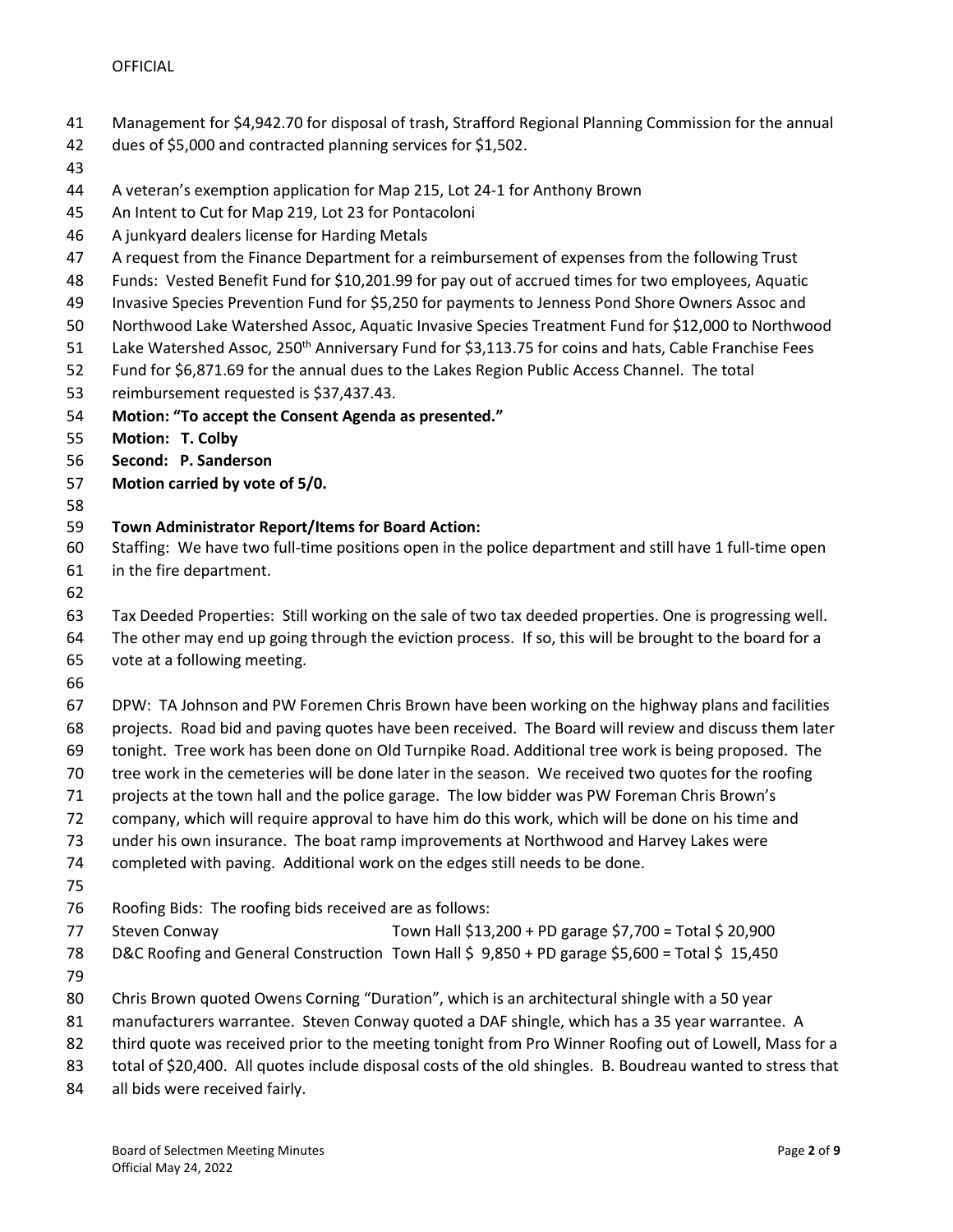- **Motion: "To award the roofing bid to D&C Roofing and General Construction for \$15,450, which**
- **includes \$5,600 for the PD garage and \$9,850 for the Town Hall.**
- **Motion: T. Colby**
- **Second: B. Boudreau**
- **Motion carried by vote of 5/0.**
- 
- Fire Department Boat: Chief Tetreault has received a boat donation out of government surplus from the
- Coast Guard. It will cost approximately \$1,050 to put the boat in service for the department. Since this is not a purchase, but an agreement to be able to use the boat for as long as we want, provided we
- cover all the costs, it may not require a public hearing for acceptance. TA Johnson is seeking legal advice
- on that issue. The boat is in good shape. B. Boudreau feels it is great for a town with as many lakes as
- we do to have a boat. P. Sanderson confirmed that if we ever give the boat back to the Coast Guard, we
- retain any equipment we purchased for the boat. Chief Tetreault said he will plan to keep the rubber
- raft boat for use on smaller bodies of water. Funds to outfit the boat could come from ARPA fund, or
- from the Fire Department budget. The consensus of the board is to accept the boat, subject to a public hearing if required.
- Website Update: The Board had been looking for more accessible information on the town website for
- volunteer opportunities. The site now has a "Find it Fast" button that brings people directly to all the info needed.
- 

 Primex Conference: TA Johnson attended the recent Primex Conference dealing with risk management in the municipal environment. We are constantly working on improving our systems and he brought back info from Homeland Security for the staff.

State Legislature Update: There are three bills in the House and Senate set to be voted on next

- Thursday. They include additional funding for roads and bridges, one time funding to the New
- Hampshire Retirement System that will offset the town costs, and assistance for policy body cameras
- and related expenses funds. These are Senate bill 401, House Bill 1221, and House Bill 1547. Please
- encourage our local representatives and senator to pass these bills.
- 
- The next Board meetings will be on June 14 and June 28.
- 

TA Johnson received a note and a paid invoice on the well drilling at the athletic fields. The well is 723

- deep, 61 feet of well casing was used, and it yields 30 gallons a minute and has a static level of about
- 100 feet. The value of the invoice is \$17,596 donated to the town from the Tasker Well Co. TA Johnson
- will draft a letter of thanks for the board to sign for this generous donation. The next piece to fitting it
- up and getting it in service.
- 
- **Appointments to Zoning Board of Adjustment & Rt 4 Safety Committee:**
- Mr. Lee Carver volunteered to serve on the Route 4 Safety Committee.
- **Motion: "To appoint Lee Carver to the Route 4 Safety Committee."**
- **Motion: T. Colby**
- **Second: B. Boudreau**
- **Motion carried by vote of 5/0.**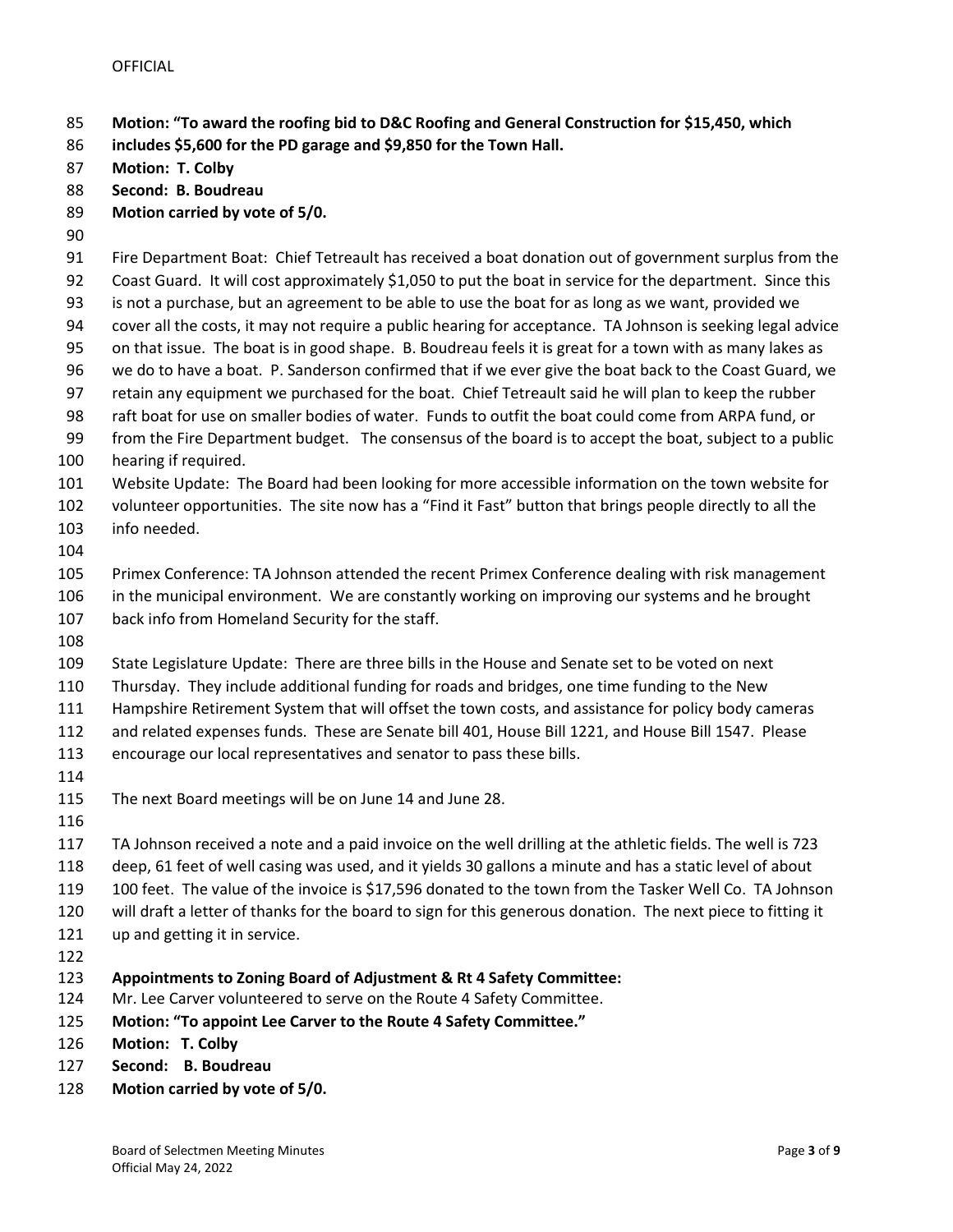- Currently there is one full member position on the ZBA open and two alternate members. Applications
- were received from Wade Sauls, Robin Guzofski, and Ginger Dole. Selectperson Sanderson recused
- herself from the discussion and vote and suggested Selectman Guzofski recuse himself from the vote
- due to his relationship with Robin Guzofski.
- **Motion: "To move Ginger Dole from her alternate position into the full member position."**
- **Motion: T. Colby**
- **Second: B. Boudreau**
- **Motion carried by vote of 3/0/2.**
- B. Boudreau thanked everyone who volunteered, saying it is not often we have multiple people to pick from.
- **Motion: "To appoint Wade Sauls and Robin Guzofski to the open alternate positions.**
- **Motion: T. Colby**
- **Second: B. Boudreau**
- **Motion carried by vote of 3/0/2.**
- 

## **Results of Paving Bids**:

- Four bids were received for the paving project. On Ye Old Canterbury Road the low bidder was GMI
- Asphalt for \$42,973.75. The low bidder on Bow Street was GMI Asphalt for \$123,235.50. Low bidder on
- Old Turnpike Road was GMI Asphalt for \$139,696.25. The low bid for Old Pittsfield Road was Brox
- Industries, but they did not include the work that was added as an addendum, so it was not a complete
- bid. The next lowest bidder was GMI Asphalt for \$80,107.50. The total low bid was \$386,013. PW
- Foreman Brown stated he doesn't know GMI Asphalt, but in the past, they had been removed from a
- paving job in town. The next lowest bidder was R&D Paving at \$422,547.65. R&D Paving has serviced
- Northwood for several years and has done a very good job. Any issues with their work have been fully
- resolved. TA Johnson has worked with GMI in the past and is comfortable with them. PW Foreman
- Brown stated he has checked their references and they all reported no issues that were not resolved. J.
- Guzofski wants to go with GMI. T. Colby would rather go with R&D because we know the quality of their work.
- **Motion: "To award the paving bid to GMI Asphalt."**
- **Motion: B. Boudreau**
- **Second: P. Sanderson**
- P. Sanderson feels the \$36,000 price difference is too large to ignore. B. Boudreau feels that PW
- Foreman Brown will keep a close eye on the projects as they go along.
- **Motion carried by vote of 4/1, with T. Colby voting No.**
- 
- **Results of Town Parade Sign Bids:**
- The RFP was proposed as a design and build proposal since we didn't know specifically what we wanted.
- We were looking for creative input. The design is open to further discussion and agreement on what the
- final product ends up looking like. Four bids were received, with a price range of \$32,390.36 to \$41,528.
- The two lowest bidders are companies from different parts of the country and none of their references
- included any projects in New England. B. Boudreau suggesting using a company from New Hampshire.
- H. Kreider stated Barlo Signs has a wonderful reputation and he liked their design ideas. Linda Smith has
- reviewed the bids and noticed that the out of state company's size and quality of materials was less than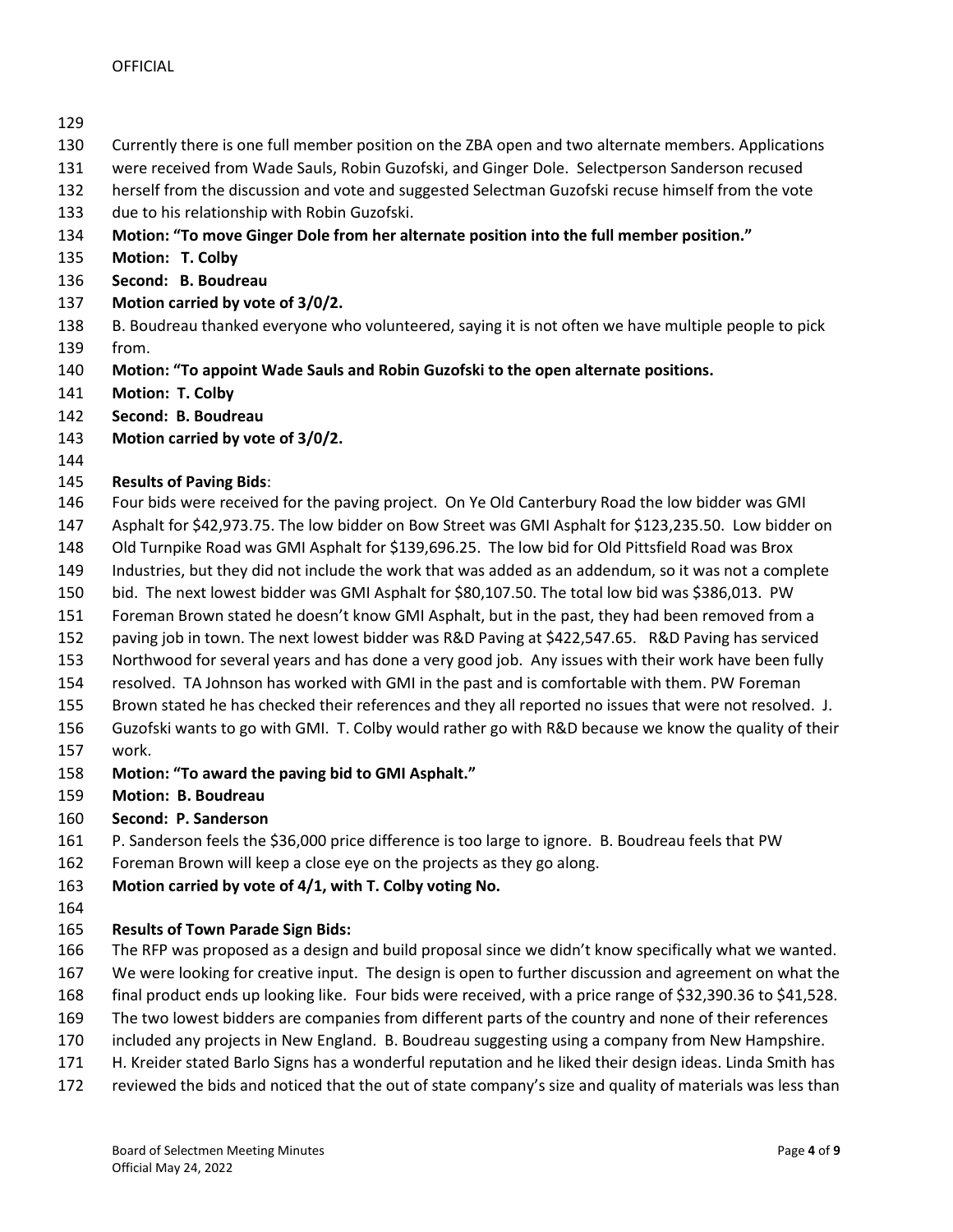- we were looking for on the message portion of the sign. B. Boudreau, H. Kreider, and J. Guzofski want to
- go with Barlo Signs. P. Sanderson is not in favor of an electronic sign at all. T. Colby is on the fence.
- **Motion: "To accept the Barlo Signs bid to design and build a sign for \$41,260 and to authorize Walter**
- **Johnson to negotiate the details."**
- **Motion: B. Boudreau**
- **Second: J. Guzofski**
- It was stated that the money for the sign and the trenching and electrical work will come from the Cable Franchise Fees Fund.
- **Motion carried by vote of 3/2, with P. Sanderson and T. Colby voting NO.**
- 

The Board took a two-minute break.

- **7:00 PM: American Recovery Plan Act (ARPA) Funds Public Suggestions Session:**
- Northwood is receiving about \$450,000 in American Recovery Plan Act funds. The Board is looking for
- input on how to spend the funds. Approximately \$150,000 has already been committed by the Board
- for the purchase of new defibrillators, improvements to boat ramps to lessen the contaminates entering
- the lakes, and road improvements to Gulf Road for the road itself and to help protect Pleasant Lake.
- **Norm Royce** of Baker Ave on Northwood Lake spoke. He appreciates the improvements to the boat
- ramps on Northwood and Harvey Lakes and asked if any improvements could be made in the lake itself
- so when a truck is backing a boat in, they don't go from the paving directly into the mud. PW Foreman
- Brown said there has not been any dredging done yet. He is planning on putting a gravel shoulder there
- to transition from pavement into the water. Mr. Royce asked to have funds set aside for both lakes for
- concrete blocks like the NH Fish & Game uses on their boat ramps. It allows boaters to back the boat up
- and not sink down into the mud. Without them, when they pull the boat out, the front of the paving will
- get all torn up and end up being a problem. Mr. Royce is also President of the Northwood Lake
- Watershed Association and is very interested in preserving the lake.
- **Scott Blewitt,** Recreation Director spoke about the following improvements to recreation facilities:
- The Center School Building is a major piece of history for Northwood as it is over 100 years old. It could
- be a greater asset to the town and a revenue producing asset if it is used as a place to hold programs to
- cover the costs of continued maintenance and improvements to the building. The athletic fields are a
- major contribution to the town done by the Friends of Recreation and Vienna Dow with the playgrounds
- and fields. They need to be taken to a higher level. It is getting there with great momentum and lots of
- usage but there is more to be done. We recently had to go back to locking the gate at night due to
- damage. There should be improvements to the fencing, the parking lot, finishing touches on the
- pavilion, and expanded parking. New signs at Northwood Beach are also needed. The signs there were
- an Eagle Scout project 10 years ago and have seen better days. Sand needs to be replenished at all
- three beaches as well.
- **Betty Smith** spoke requesting a stand-by generator for the library. With one, the library can be used as
- 210 a cooling place in the summer and a warming place in the winter. If people don't have power, they can
- use the computers and printers. The library is also a public information center with the sign out front, a
- website, and when the library is open there is always someone there to greet you and answer questions
- and help you.
- **Donna Bunker**, Library Director. In the emergency operations plan, the library has two support
- functions: #14- Volunteers and Donations, and #15 Public Information. With a generator we can be the
- 216 place to gather volunteers and donations and to provide public information in an emergency. They have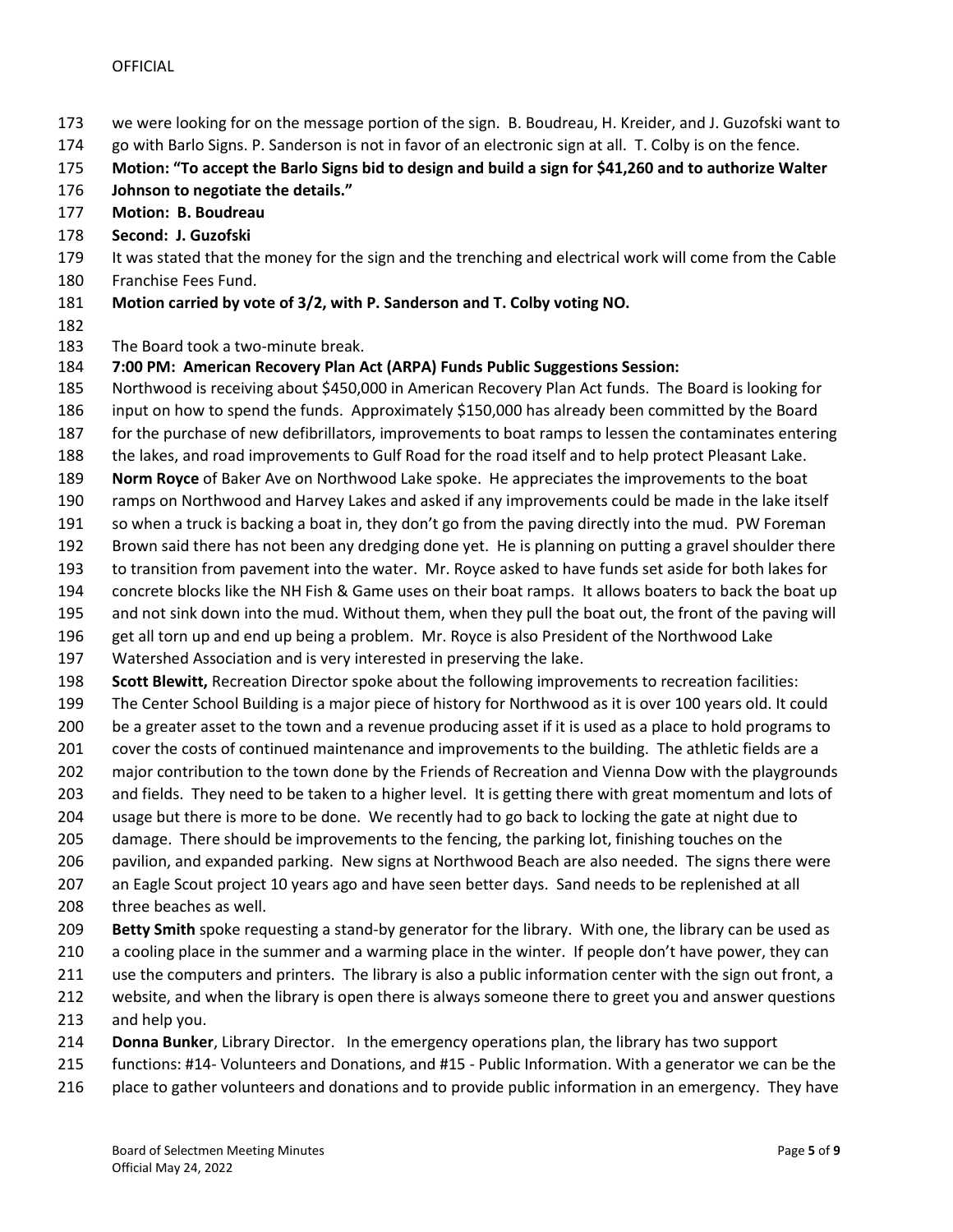- tried to get a generator through the CIP plan, but this might be a way to get one without taxpayer
- money. They are looking at about \$27,000 plus the cost of adding propane tanks.
- **Valerie Akers** spoke about the value of the library for people to meet and to stay connected during the
- pandemic and other emergencies. She wants to support the request for the generator.
- **Nancy Johnson,** Friends of the Library, spoke to the services the library provides. They have computer
- and printer access, books online, and notary services. It would be useful if the library can be used as a
- central locating center during storms.
- **Tom Johnson** with the Crankpullers Snowmobile Club. He submitted a request via email which is
- 225 attached to these minutes. They are an all-volunteer club that maintains the trails throughout
- Northwood. They are requesting funding for gravel and lumber to continue to fix the trails.
- **Ashley Martin**, Friends of Rec are hoping to have a walking path around the recreation fields that would
- be level and easy for all ages to navigate, a half-court basketball court (\$8,000 est.), and skateboard ramps for use on the half court.
- **Vienna Dow** The 24 acres at ball fields can become a wonderful asset to Northwood. If we do nothing
- to continue to improve the facility, we will be doing an injustice to our town and people. Through
- Friends of Recreation, we now have two playgrounds for the younger children and the Serenity Gardens
- for all of us to enjoy. We need to keep moving forward. Vienna is suggesting a community garden on
- the far left of the property that will be 100 x 50 feet with room for 20 raised beds for community
- members to use. This will be especially helpful in these times when grocery bills climb. One idea is to
- 236 partner with Coe Brown and have a group of their juniors and seniors to run the day-to day operations
- with a couple adults to supervise. This would give the students a sense of ownership and pride, while
- also providing options for community service that is required for graduation. Money should not be the
- only consideration when making your decision. \$21,000 is just the first round of quotes and more
- quotes will be sought.
- **Shelly Frost** Jenness Pond Road Supports Vienna's recommendation.
- **Pat Savage** Lower Deerfield Road Also supports Vienna's idea. She works at Coe Brown and is
- already committed to this idea. She can be a connection with Coe Brown.
- **Joe Lipshetz**, Ye Old Canterbury Road. Joe suggested an inside-the-room locking device at the schools in every classroom that the teacher can lock if there is an active shooter on the grounds. The police do
- 246 an excellent job and there is a Resource Officer at the high school. But not at the elementary school.
- For about \$10,000, they could buy the locks and to train all the school personnel by the fire department
- for trauma such as "stop the bleed", "tourniquet use". He added that the Police need new vests, Fire
- Department needs new hoses, and the Highway Department needs new equipment. He feels the Board
- should give some funds to all the different agencies.
- TA Johnson said the school receives ARPA funds as well. The suggestion should be made to the School Board for the locks and training.
- **Jim Hadley** presented handouts to the Board copies attached. He would like the town to create a
- Community Power Committee appointed by the Board of Selectmen. The ability of a municipality to
- procure power from third party suppliers for its residents became a law 33 months ago. The first step is
- for the municipality to form an electric application committee. If one is formed, Jim would volunteer to
- serve. There are also energy grants available to help with feasibility study costs.
- The voters approved a Tax Increment Finance district in March 2017, which has been dormant for five
- years. RSA 162K:14 requires the Board to create an advisory board. Jim asked the Board to reconsider a
- TIF district, advising that these funds need to be spent by December 31, 2024.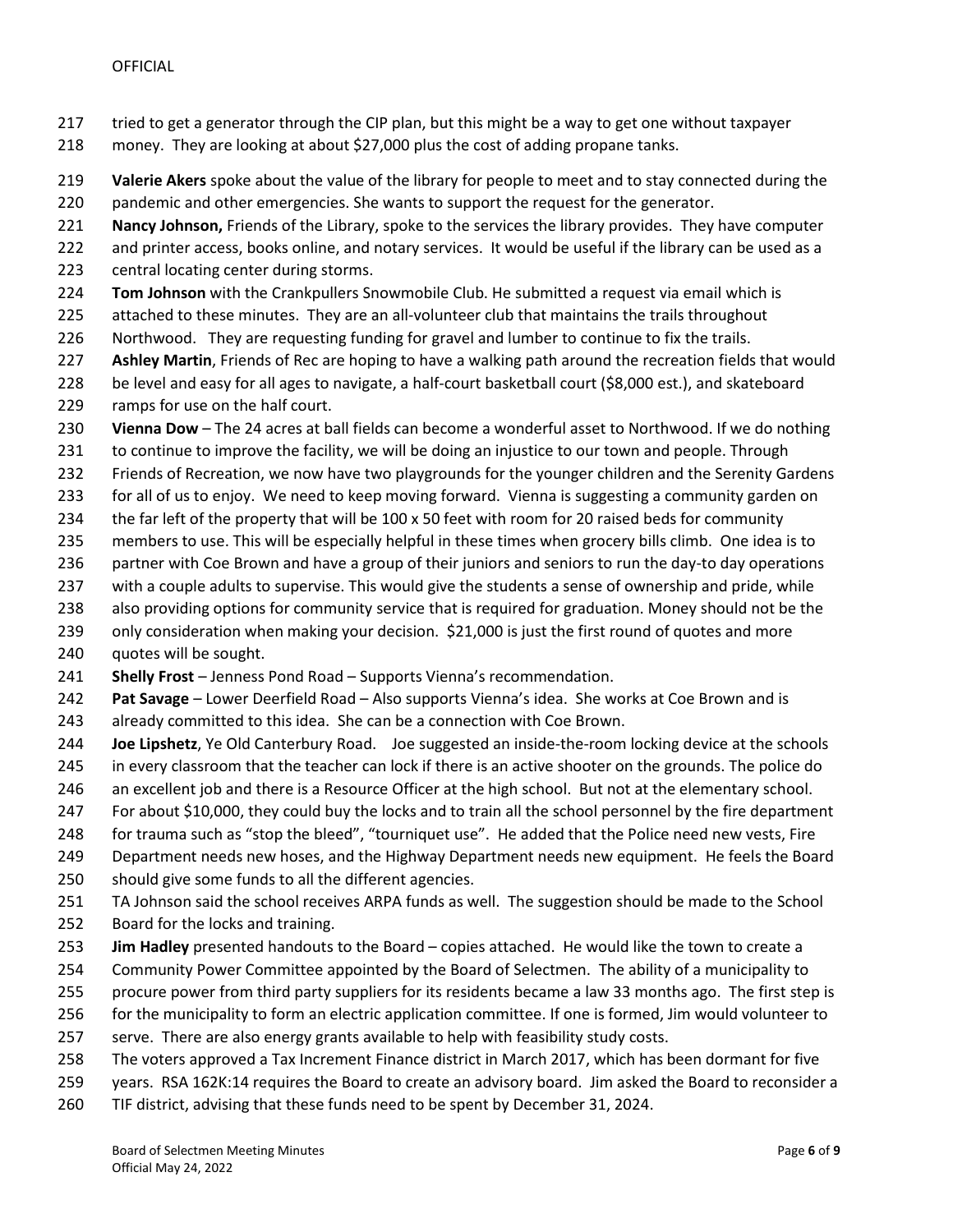- Jim would also like the Board to create a Gulf Road Advisory Committee, appointed by the Board of
- Selectmen. The 2004 Master Plan advised looking into that idea and not allowing any more building
- permits on Gulf Road. There is a lot of land on the Deerfield side and there is no exit route out there. A
- 264 study could be done to plan the construction of an exit road.
- Jim would like the Board to form a committee with the water district to look into the cost benefits of the
- village district transferring management of the water district to the town, as the district will likely
- expand in the future, as recommended in the 2004 Master Plan. Water districts are a part of many
- towns so there is not a separate water district.
- Jim also asked to have a turn-around installed on Upper Deerfield Road so that the school bus can come
- 270 up the road to pick kids up instead of just picking them up at the end of the road and not make the kids walk so far.
- **Ginger Dole** has concerns about spending money on the center school at this time. A warrant article a
- 273 few years ago was voted down to spend any money on it. It would be nice to update and upgrade the
- building, but there has not been an adequate study of the condition of the building from the sills
- upwards. A lot of other more immediate needs have been talked about tonight and she hopes the
- 276 Board would consider those other options before spending money on the center school at this time. It
- 277 may be a worthwhile project and a pet project for Recreation and there are lots of things the building
- 278 can be used for if it is in sufficient shape, but she is really concerned that there has not been an
- adequate engineering study done to determine what needs to be done and if it is financially feasible.
- 
- Hal closed the public hearing at 7:50. Ideas and input will continue to be accepted by the Board. The
- Board will start working through the process of prioritizing these issues. Citizens are welcome to bring
- other ideas during citizens forums at meetings, or through email. A complete list will be compiled
- 284 including everything received and will be put on the website. It may spark some more ideas. All emails
- received so far will be attached to the official minutes.
- 

## **Board Task Manager:**

- J. Guzofski said he appreciated TA Johnson's fast action putting the volunteer info on the website so quickly after his request.
- 

## **Board Committee Reports**

 J. Guzofski wanted to comment that when the Board appoints people to serve on committees, we should look at diversity. Some committees have some of same people that serve on multiple committees. Some people think they won't be appointed because they don't fit the mold. A diverse group of people leads

- to a broader thought process and better decisions. As we move forward and appoint members to
- committees it is important to keep that in mind.
- P. Sanderson doesn't quite agree with that. She feels the boards she has served on are very diverse. She
- doesn't feel the boards are trying to homogenize everyone into the same thinking. It is rare for volunteers
- to step forward and they shouldn't feel they won't be appointed if they don't fit a mold, because we don't
- have a mold.
- H. Kreider reported the master plan update is moving forward. They had a great meeting this morning.
- The contractors will move things along. They will schedule public sessions in the last week of August to hopefully catch opinions of the seasonal and year-round residents. There will be lots of communication
- about these sessions. The process should be done in time for the next town meeting.
- H. Kreider is looking for input into the format of the Safety Complex Committee. He would like to continue
- the work B. Boudreau did, but with a smaller group with a different composition. He would like to have a
- Police Commission member, a Board of Selectmen Representative for the Fire Department, and three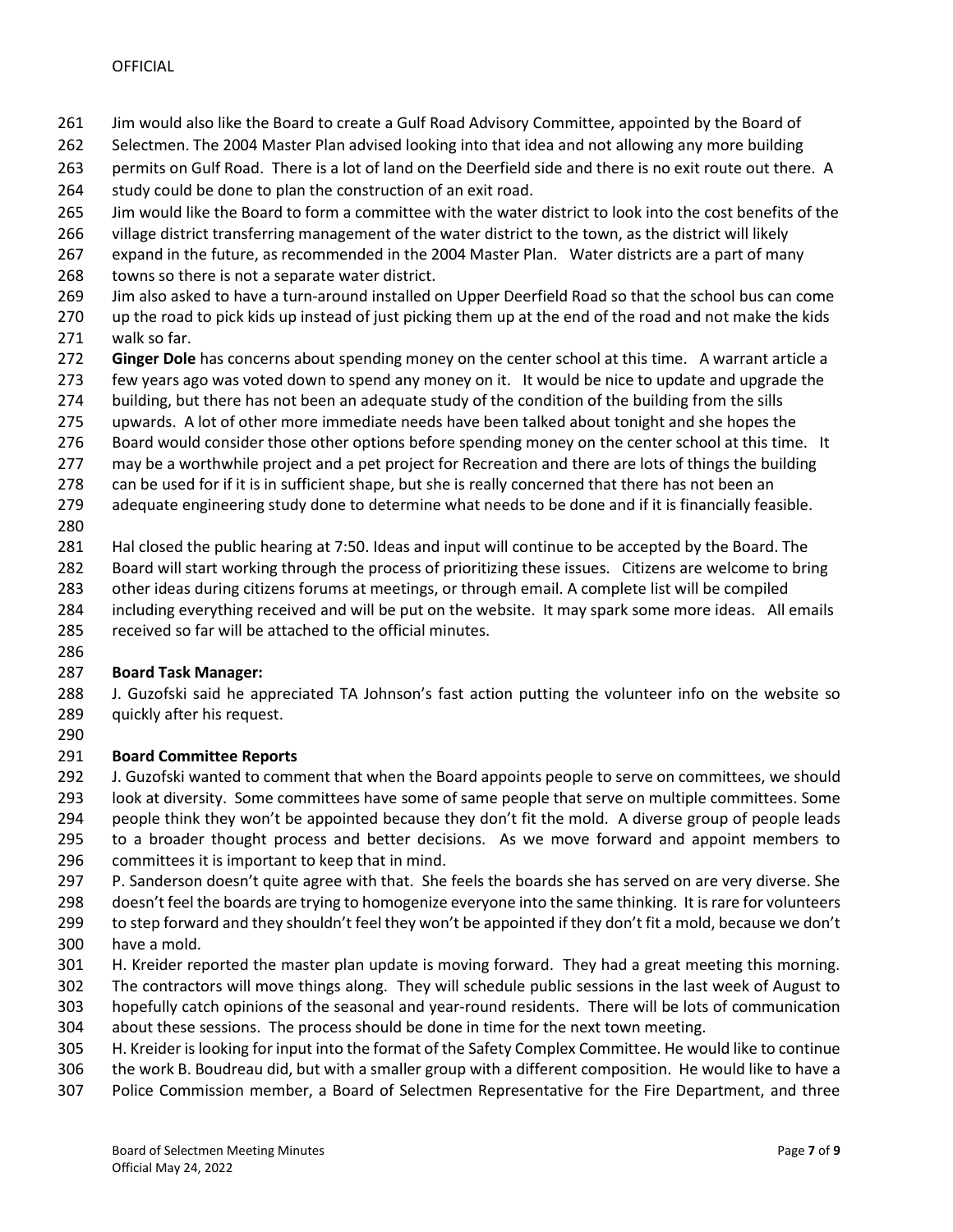citizens at large. They would not have a recommendation for the next town meeting, but possibly the one following. There was a discussion of the prior votes failing for the safety complex articles. T. Colby and B. Boudreau feel the Safety Committee should be put on hold for a couple years. TA Johnson stressed that he understands the economics right now, but out of respect for public safety departments, you need to keep pushing this idea, especially for the police whose facility is in a deplorable situation. They need to see some activity, not necessarily for the next town meeting, but looking at some other options than a Safety Complex. Maybe, a new police building alone, and then several years later an upgrade for the fire department. The last request for 6 million dollars for a safety complex failed, but it could have a better chance if we do it a piece at a time. J. Guzofski is OK with looking at separate buildings. P. Sanderson was struggling with a safety complex and wouldn't want to make the chiefs sit through all the meetings it will take to do this. Chief Tetreault stated the facilities have to be the top priority and he has no problem with spending however much time is needed. P. Sanderson added that the voters might be more for it if there was other funding available for the buildings instead of all tax money. T. Colby asked how the number of members of boards is determined. TA Johnson said they are defined

- by state statutes.
- 

 B.Boudreau said the Recreation Committee met and has a list of things to add to the ARPA list. She will email them to TA Johnson.

 H. Kreider announced all the Board members received a note from Dan Tatum requesting a meeting. He responded in the affirmative because the board always wants to hear from the public. Then he talked with TA Johnson and the attorney. The attorney said the Board can meet, but it should be a board decision, not just the Chairman's. If they do meet, they should only receive information, such as this listening session tonight, then later the board can deliberate separately after talking to town counsel. Some items are related to personnel conduct and that will be dealt with in a non-public session. The last time the meeting with Mr. Tatum cost about \$500 for legal counsel. The consensus of the Board is to meet with Mr. Tatum in a non-public meeting with no lawyer present.

 TA Johnson informed the Board that he had provided his recommendations regarding where the funding for the paving projects should come from. He feels we can accomplish the projects between the warrant article, the budget, and the reserve funds. He explained that the price of asphalt has gone up dramatically since the plan was vote on at town meeting.

**At 8:35 - Motion: "To go into a non-public session under RSA 91A:3 II (a) and (c)."**

- **Motion: P. Sanderson**
- **Second: B. Boudreau**
- **Motion carried by roll call vote: T. Colby-yes; P. Sanderson-yes; B. Boudreau, J. Guzofski – yes; H. Kreider – yes.**
- 
- **Public Session Resumed at pm**
- 
- **Motion to adjourn:**
- **Second:**
- 
- **Adjourned at**
- 
- Minutes respectfully submitted by
- Cheryl Eastman